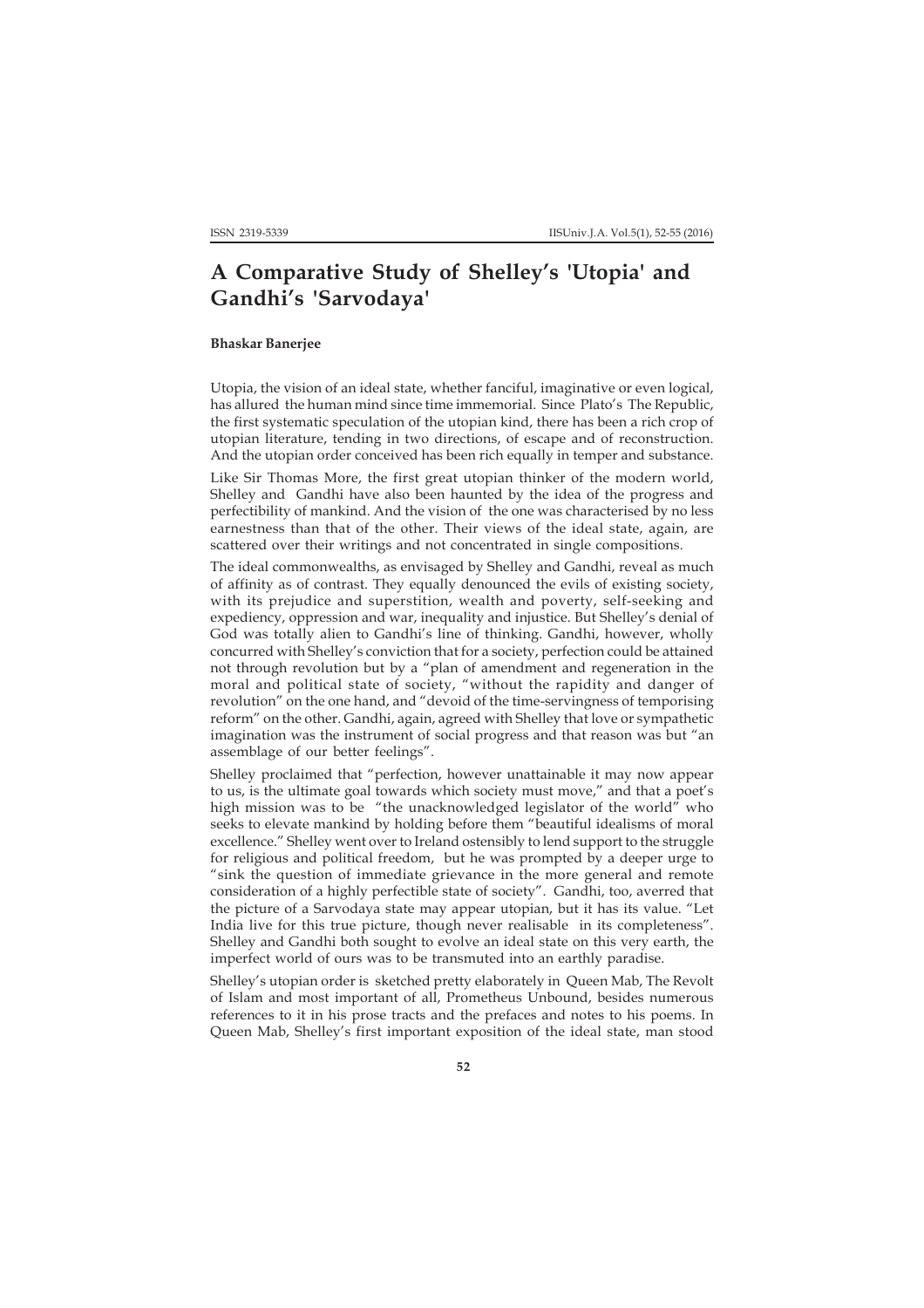adorning "This loveliest earth with taintless body and mind:/ Blessed from his birth with bland impulses which gently in his noble bosom wake / All kindly passions and pure desires." Here, the "sweet bondage which is freedom's self / And rivets with sensation's softest tie / The kindred sympathies of human souls / Needed no fetters of tyrannic law". Men have now attained "meek-eyed courage" "the elevated will" "virtue, love and pleasure". Love is no longer hampered by "dull and selfish chastity / That virtue of the cheaply virtuous" but embraces many hearts. But these do not exhaust all the virtues of the utopian order. In The Revolt of Islam, Shelley speaks of "fearless love, and the pure law of mild equality" which "succeeds To faiths which long have held the world in awe, Bloody and false, and cold". The poem, so the preface tells us, illustrates how man's aspiring after excellence serves to refine and make pure "the most daring and uncommon impulses of the imagination, the understanding and the senses". The picture, however, is still not complete: In Prometheus Unbound, wherein is enshrined his fullest and maturest vision of the utopian order, Shelley dwells not merely on several individual virtues hitherto unstated, but depicts the life of utopian Man. The redemption of man, effected by Love and Faith and Hope, ushers in the millennium. Hate, fear, self-love , self-contempt, hypocrisy, ignorance, "thrones, altars, judgment-seats and prison" – all are now things of the past, and Man remains

> Sceptreless, free, uncircumscribed, but man Equal, unclassed, tribeless and nationless, Exempt from awe, worship, degree, the King Over himself, just, gentle, wise, but man.

In his redeemed state man withdraws from a life of activity to an isolated life of pastoral charm and ease. He dwells in a cave mantled with odorous plants, sitting and talking "of time and change as the world ebbs and flows". Prometheus says they "will entangle birds and flowers and beams which twinkle on the fountain's brim and make strange combinations out of common things:" or else search the "unexhausted spirit" "with books and words of love / For hidden thoughts, each lovelier than the last". In his pastoral seclusion he sometimes catches faint echoes of the human world in the "low voice of love", "And doveeyed pity's murmured pain and music"/ "And all that tampers or improves man's life now free". His mind is now haunted by lovely visions and bright forms which are "the progeny immortal of painting, sculpture, rapt poesy / And arts, tho' unimagined, yet to be". Individuality is the key-note of this system, for man, having achieved his end – the ideal state – has no further need of society or government which, being but means to an end, have now outlived their utility and consequently dissolve themselves.

Unlike Shelley, Gandhi has not offered any picture of an ideal state as an accomplished fact. The ideal state remained to Gandhi the unrealised but partly realisable goal of humanity, and he applied himself to the reconstruction of society in the light of his utopian ideal. A practical idealist as he was, he cherished the utopian ideal not as a beautiful fancy, but as an inspiration and instigation to progress.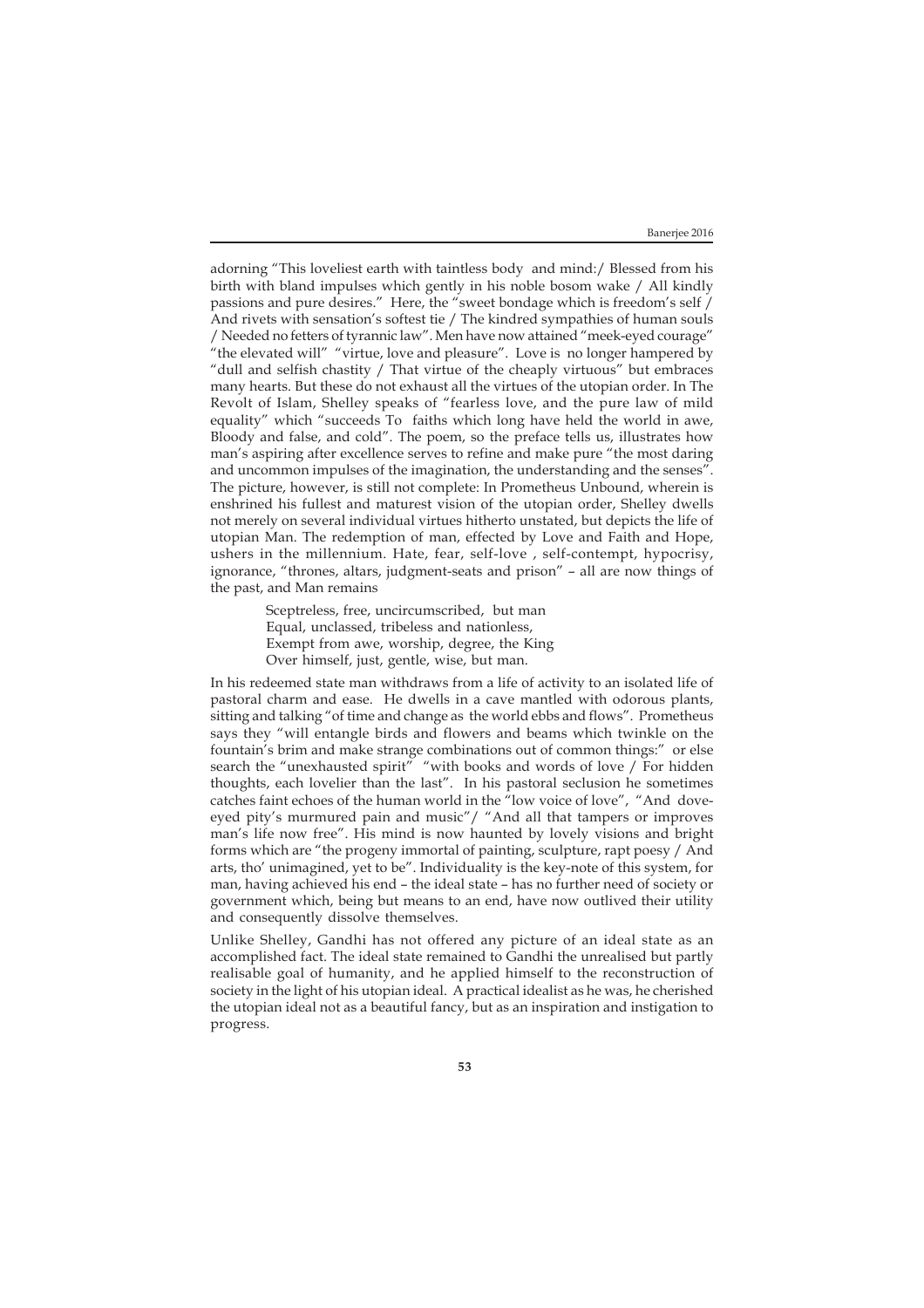Like Shelley, however, Gandhi had a comprehensive plan for the realisation of the ideal state. Love is the foundation of this social order, a love that does not admit of oppression or exploitation, or any discrimination on grounds of caste, creed, colour and community. Its ruling principles are equality and justice in every sphere, and it seeks to unite all people in bonds of fellowship, thereby making for social harmony and good will. The all-embracing love, like the love of Shelley's Prometheus, is not conditional, governed by reciprocity; in its attributes of self-denial and self-suffering it is unflinching, unextinguishable, absolute.

Love, equally in Shelley and Gandhi, is a powerful ethical force, and is the key to the moral regeneration of man. In both, love draws life and sustenance from a deeper spiritual power, with but this difference: in Shelley, this power is the supreme Power "which wields the world with never-wearied love," a Power which, incidentally, has other attributes besides,  $-$  like Truth, Goodness, Beauty, Wisdom. In Gandhi, it is an unswerving faith in God. Shelley, never seeks to identify the benevolent Power with God, so that his metaphysical concept was destitute of any religious core. Shelley, like Gandhi, however believed in the purification and elevation of the soul and in seeking to attain inner strength through self-discipline.

Like Shelley, Gandhi adopted peaceful means for the realization of the ideal state. They both condemned war and insurrection and other violent measures to eradicate oppression, for they begot only bitterness and hatred. Instead, they sought to introduce a change in society by effecting a change of heart. As nonviolent fighters for Truth, reformers should adopt the methods of persuasion, and failing that, of appeal to the conscience of the oppressor through selfsuffering and even death, thereby effecting his moral conversion. Gandhi, naturally, diverged from Shelley in certain respects, as, for instance, in his schemes for the revival of village industries, of Co-operative farming, of basic education; nevertheless, they were at one in setting their goal in equality – social, political and economic – achieved through intellectual and ethical ennoblement, thereby realizing not the greatest good of the greatest number but the greatest good of all.

The egalitarian ideal of Gandhi, recalls communism in respect of its aims, but not of its means, the Gandhian society being free from materialism, violence and regimentation. But the egalitarian ideal of Shelley is the very antithesis of communism in its assumption of a highly individualistic state, men now seeking solitude for a life of introspection or otherwise of intimate companionship with Nature.

The vision of an ideal state, dear to both Shelley and Gandhi, was not a dream fantasy; imperfect man, endowed as he is with imagination and reason, has vast potentialities for good, and can usher in a better world though not without trial and travail. In this brave new world man will remain man, capable of yet further improvement. These two prophets of mankind, so alike and yet so different, each lived in the light of a hope for man and with faith in that hope.